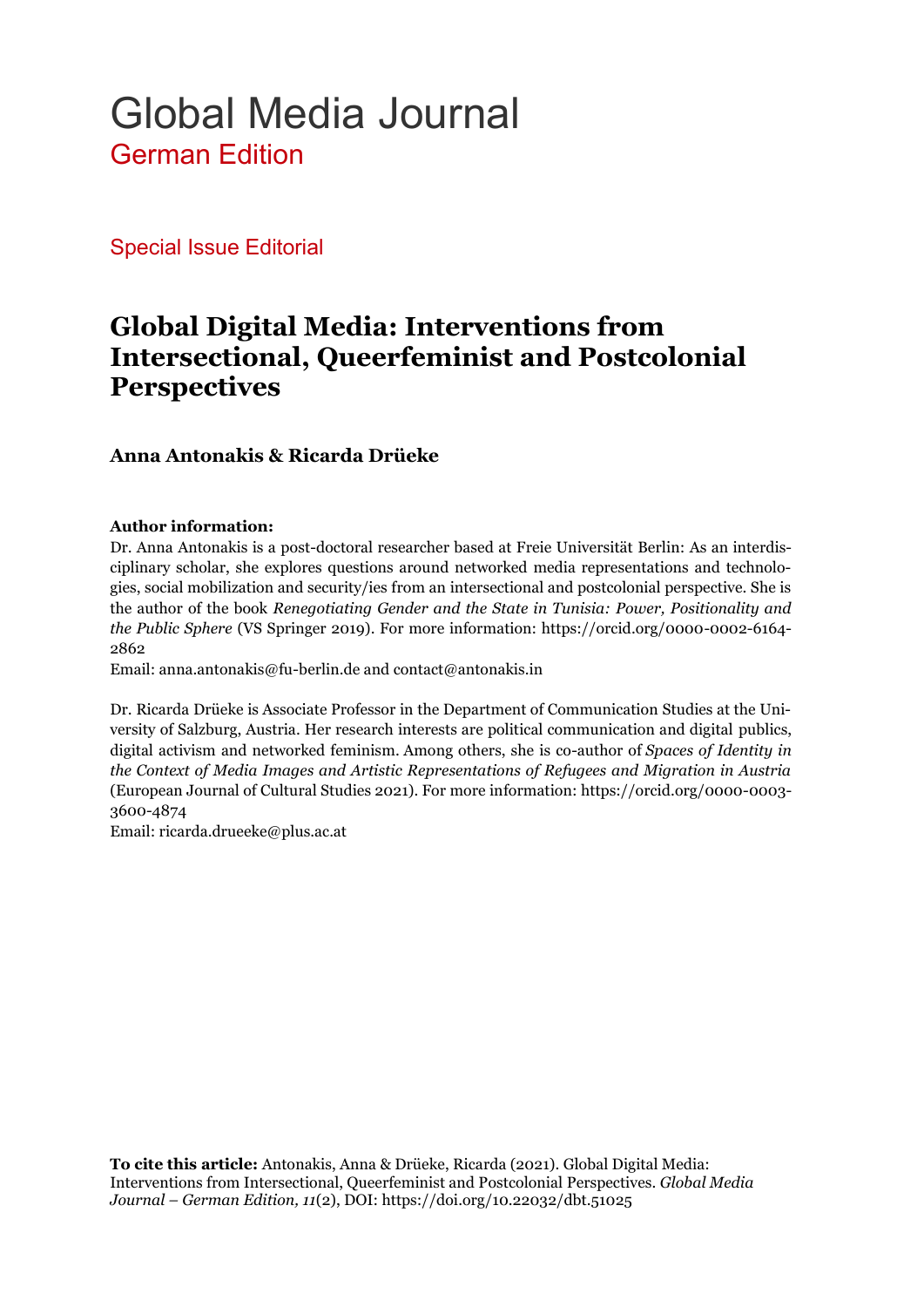In communication and media studies, especially those in German-speaking countries, queer and postcolonial perspectives are rather marginally represented. At the same time, theoretical discussions of global issues from postcolonial, queer, and intersectional approaches have challenged empirical research. In fact, such theoretical approaches can provide new research perspectives for disciplines that see themselves as interdisciplinary, such as media and communication studies. They can lend impetus for theory formulation and they may also unsettle normalized standards in knowledge production itself.

In this issue we address the following questions:

- How and where should global norms be formulated addressing global inequalities in the development, distribution and use of information and communication technologies?
- How do social movements, protests and activist media practices support emancipatory politics? How do they lead to polarizations and transnational radicalization processes? How can they intervene in power relations and hegemonic structures? Where do media practices of solidarity become visible and what kind of publics may emerge?

This special issue hereby aims at strengthening critical perspectives in Global Media Studies as well as International Communication in order to expand and challenge the hegemonic canon of media studies. Drawing from our own research, we observed that the representation of post- and neocolonial, intersectional and queer perspectives in the field does not do justice to their rich histories, transgression and contributions, as they are often sidelined or washed into the canon, where they frequently lose their potential of critique of power. While being very aware of the differentiated trajectories of epistemologies, methodologies and backgrounds of these perspectives, we think that they all draw attention to blind spots in communication studies, mark and question global norms and expose Eurocentric standards, and finally productively use ambiguities in analyses of media and communication processes.

In this way, critical approaches to media and communication can engage with current complexities of media societies and offer important perspectives with regards to global dynamics: On the one hand, they are caused by the rapid technological developments and changes in our global communication infrastructures and at the same time, they are anchored in socio-economic, cultural, and political power relations. We argue that postcolonial perspectives can also help to dismantle and contextualize them in centuries of systemic racism and show how technologies have helped to co-create interlocking hierarchies of oppression drawing from a modernisation paradigm benefiting the powerful.

The academic literature already offers important references addressing regulations and the political economy of global media, social movements and protest as well as media practices and negotiation of gender, class and race. However, disciplinary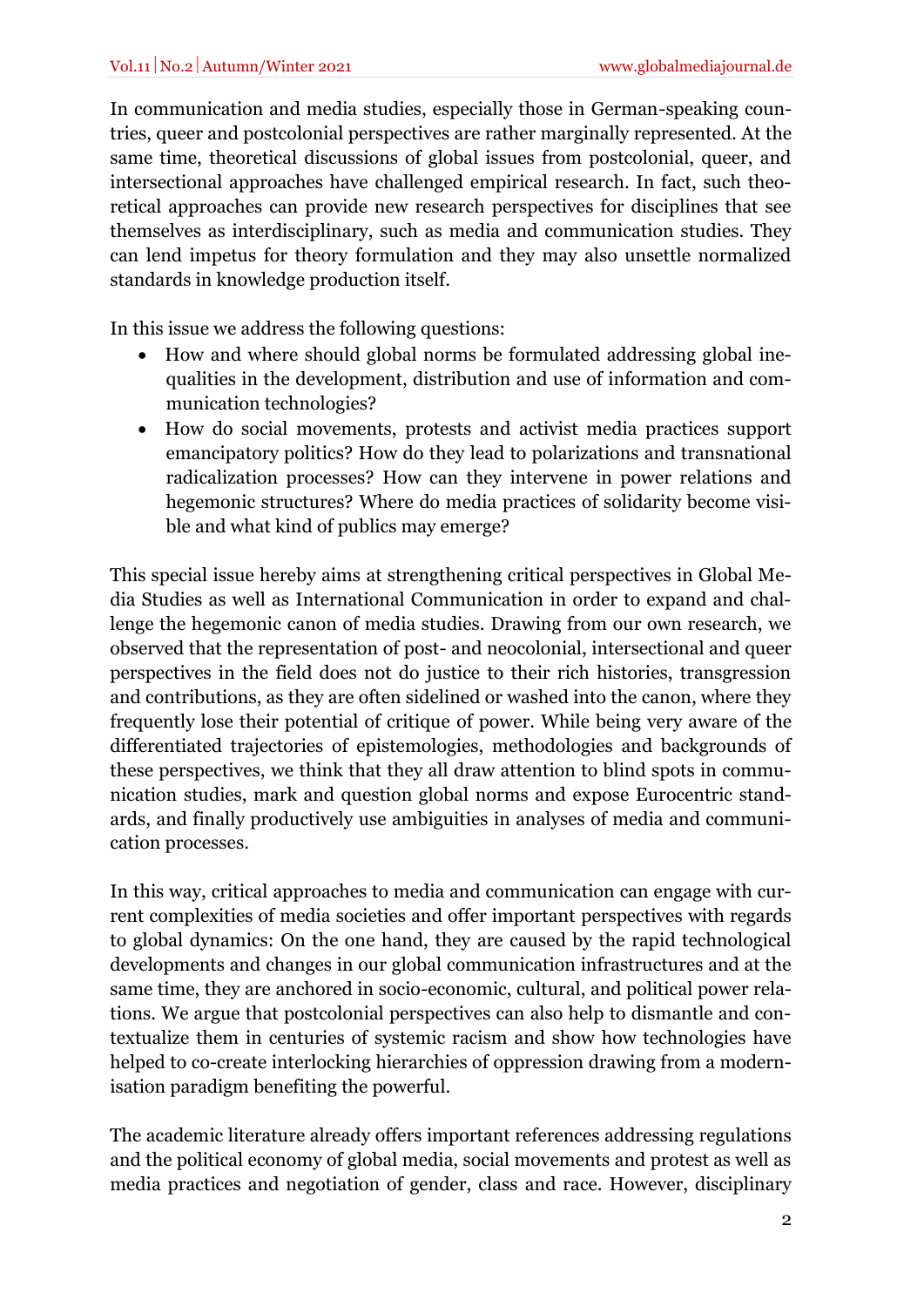boundaries in classical academia very often exacerbate and circumvent critical studies of socio-technological systems. Therefore, methodologies centering individual experiences "behind the screen" and queering the quantitative canon in the field are needed, but also new forms of collaboration bringing together social science and IT studies shedding light on powerful developments in the field. The description and analysis of socio-technological systems require inter- and transdisciplinary approaches to describe and assess current developments and understand reproductions of sexist, racist and classist power relations. Scholars with backgrounds in IT and social science or information science such as Zeynep Tufekci or Safya Noble are pushing the boundaries of disciplines. In the field, we also witness the creation of interdisciplinary and independent research institutes such as the Ada Lovelace Institute.

The pandemic and the different measures taken by states has affected academic productivity unequally and – among other – gender, parenthood and race can be associated with "the ability to submit manuscripts and to meet deadlines during the pandemic period" (see study for the Brazilian context: Staniscuaski F. et al., 2021). These inequalities in knowledge production must be recognized in current and future scholarship. We are therefore even more grateful to have put together this special issue in these challenging times and thank the authors for their contributions:

The peer reviewed section starts with Yener Bayramoğlu's article, who proposes a triangular approach between queer theory, digital media, and diaspora studies. Drawing on queer methodology the article looks at the festival *Madi Ancestors*, analyzing how a diasporic queer project had to retrieve from an urban theatre space to the online space due to *Covid 19*. The study shows how queer diasporic belonging can be manifested and negotiated through media practices locally and translocally and hereby complicates notions of nation, and migration status, religion and language.

Feminist scholarship and activists still struggle with the recognition of online violence as a form of violence that needs to be understood, persecuted and deserves time and concepts for healing. Nazlı Bülay Doğan looks at digital violence through the intersectional lens. In her study, she focuses on humor in particular as one dimension to broaden the scope of online harassment and the range of experiences.

The following contribution from Julia Trzcińska focuses on digital networks and networked feminism. The author uses a case study about the contentious abortion issue on Polish *Twitter*. Taking into consideration also the historical context, the study shows that the public sphere in Poland is consistently polarized and highly politicized. Furthermore, the author shows that it is crucial to not only analyze the frames prevailing in the discourse, but also see the platforms used as discursive spaces with specific platform vernaculars.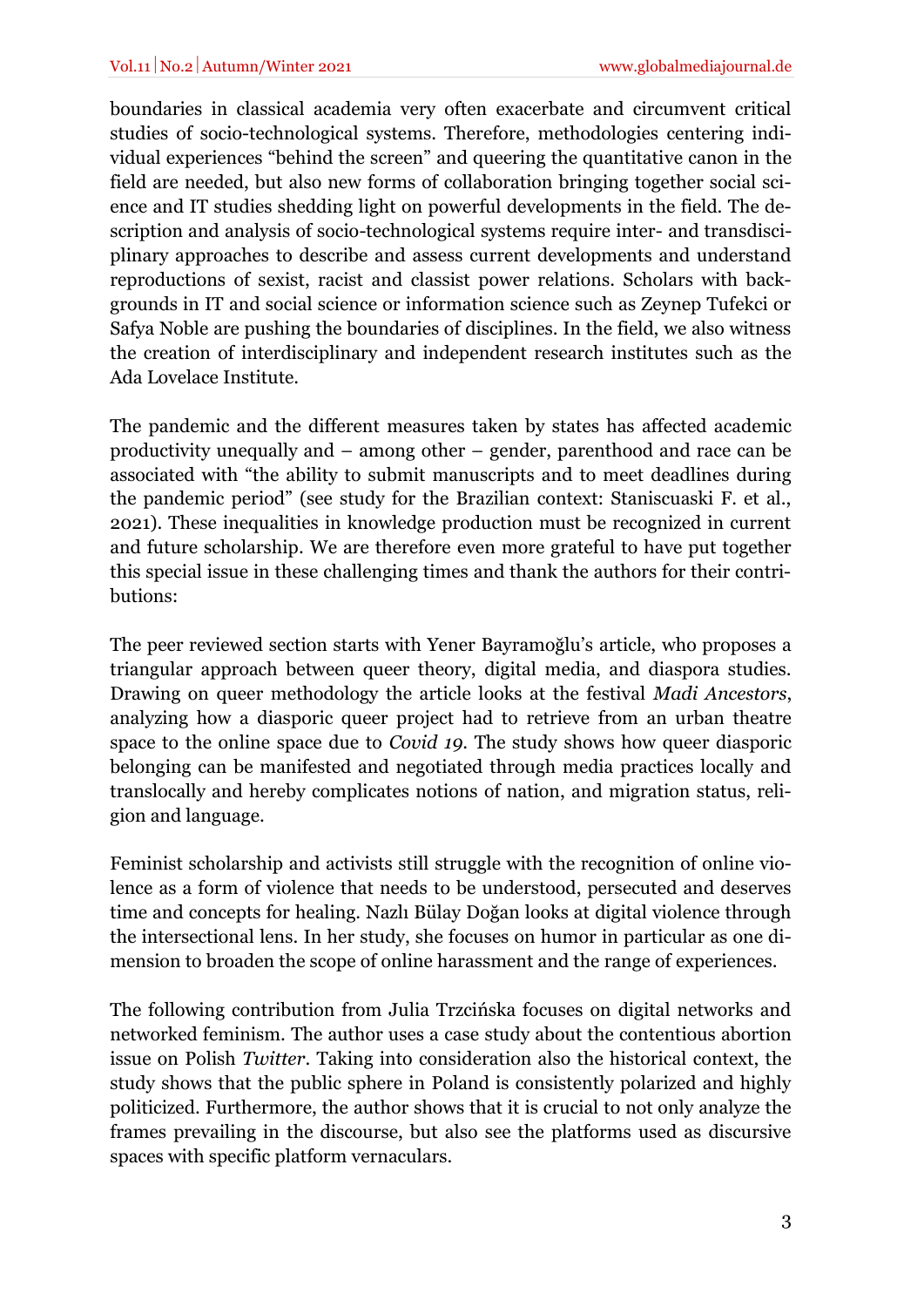This ties in with the use of "parody accounts" of celebrities that seem to support emancipatory protest movements by activists, even though the celebrities in question might not even know about the mobilizations, as described by Trust Matsilele, Shepherd Mpofu, Mbongeni Msimanga and Lungile Tshuma in their article on transnational hashtag protest movements and emancipatory politics. In their comparative study of the Zimbabwe's #ZimbabweanLivesMatter, eSwatini's #eSwatiniLivesMatter and Nigeria's #EndSARS hashtags, they draw on the concept of hashtag activism and show how dictatorial regimes respond to mobilizations by either piecemeal concessions or counter propaganda online.

Anouk Madörin's essay takes the postcolonial condition of the European border regime as imperative starting point and brings into play refugees' smartphone practices, including digital (self-)representations and their representation in the broader media landscape of the European border regime. The author argues that these representations rehearse colonial and slavocratic tropes that were distinctly engrained in historical contexts often excised from canonical narratives of Fortress Europe, namely the fungibility of the other's body and self.

Katharina Mosene and Matthias Ketteman's essay addresses where global norms *should* be formulated in a networked world addressing global inequalities in the development, distribution and use of information and communication technologies. They call for an inclusive platform governance to address inequalities in content moderation practices and elsewhere to tackle deepening discrimination in times of data capitalism.

The contributions of the special issue certainly address a variety of issues that could all further be explored:

We found that media practices and negotiations of solidarities in transnational and transcultural settings need to be analysed within their local scriptures of power and resistance and the developments in global media ecology (see Antonakis, 2018) co-constituting each other. The later one is characterized by monopolization and automatization processes, which in turn reflect on possibilities to give and take visibility, processes of social mobilizations, and re-manifest post-colonial dependencies.

For instance, when the uprisings in Tunisia - later on called the *Arab spring* - triggered a whole new scholarship around social mobilization and new social media, the focus was brought to democratic movements and embraced the many-to-many forms of technology as a new force for change. Here, discussion around the ecology and politics of these new media monopolies situated in the US or China was ignored at first. Now, we are witnessing a "techlash" (Owen, 2019) investigating the power of private companies offering critical information and communication infrastructure, where the monitoring of these companies is at the center of platform governance discourses.